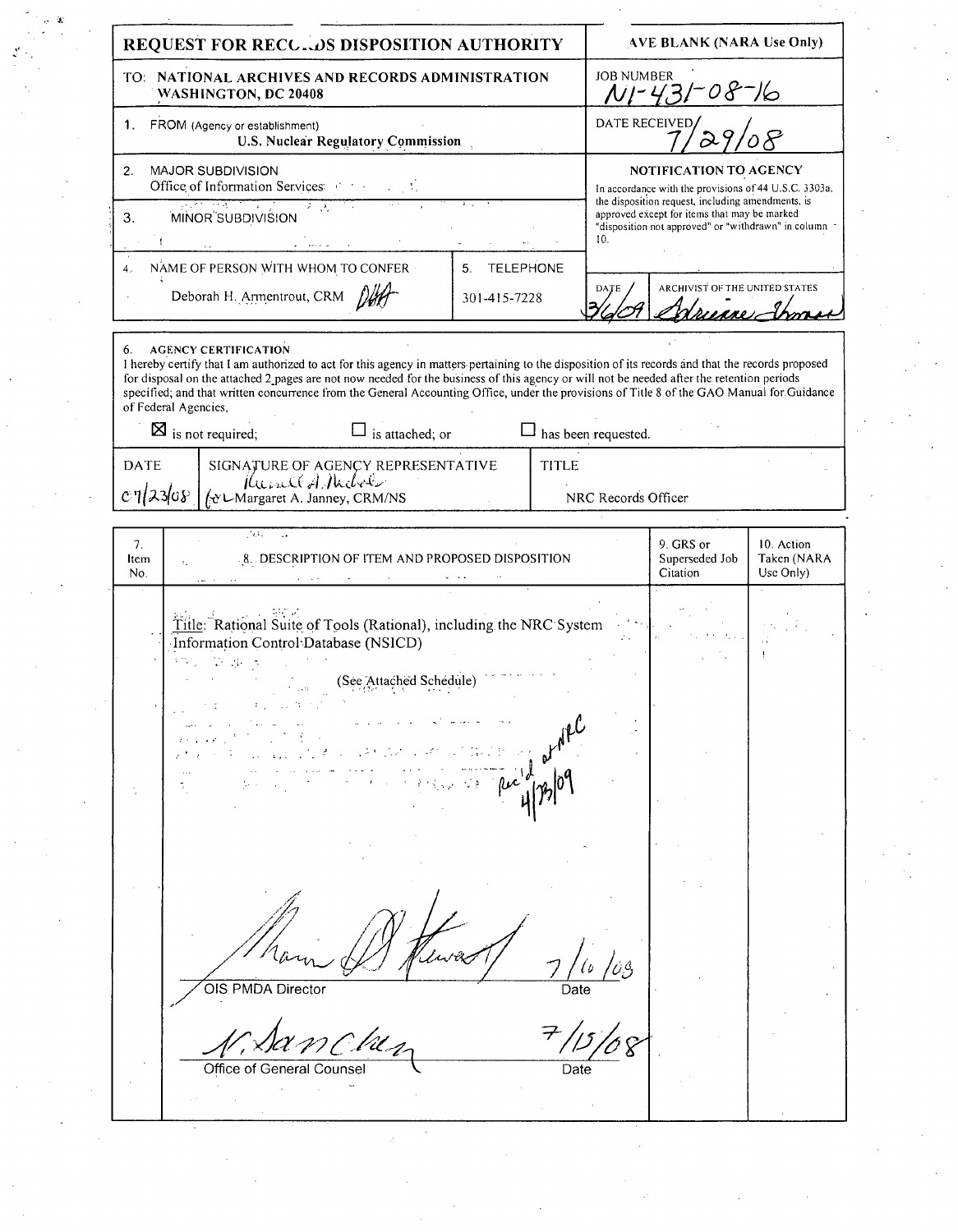# **U.S.** Nuclear Regulatory Commission Office of Information Services Rational Suite of Tools (Rational)

# Rational Suite of Tools (Rational), including the NRC System Information Control Database **(NSICD)**

Rational is a suite of tools used to assist in the development of electronic systems and to document the processes and criteria required for this development. The Rational Suite is available for use NRC-wide and helps to increase business value by improving software development capability, the storage and management of system requirements and the system change requests, and the documentation associated with these activities. System development documentation are maintained within Rational until development has been completed at which time the final versions are transferred to the NRC Agency-wide Document Access and Management System (ADAMS). or other currently approved recordkeeping system. The appropriate NARA approved records retention schedule is then applied to the records residing in the recordkeeping system.

The NRC System Information Control Database (NSICD) provides access to metadata describing the purpose, users and significant characteristics of the developed information systems listed in ClearCase.

#### 1. INPUT

The electronic information system development life cycle documentation including system characteristics and change requests is placed into Rational for reference and use during the *Archivat* development of a system. **Instruction** needed

# 2. MASTER **FILE**

### a) Rational Suite

The Master file in ClearCase contains copies of the documentation created by the Rational Suite of tools. Modified files are retained with new versions maintained as a unique revision. These documents may include, but are not limited to:

- Project requirements, interface documents and specifications
- Development plans, responsibility assignments and status reports
- Configuration items
- Functional and logic diagrams
- Test plans and results.
- Program code
- Change requests, approvals and tracking data
- User documentation
- **0** System requirements and NIST security control requirements
- **0** Information security certification and accreditation documentation
- **0** CPIC tracking data

**Disposition: TEMPORARY.** Cut off files at end of the calendar year that the system is declared operational. Transfer the last version of the documentation to ADAMS or other

Approval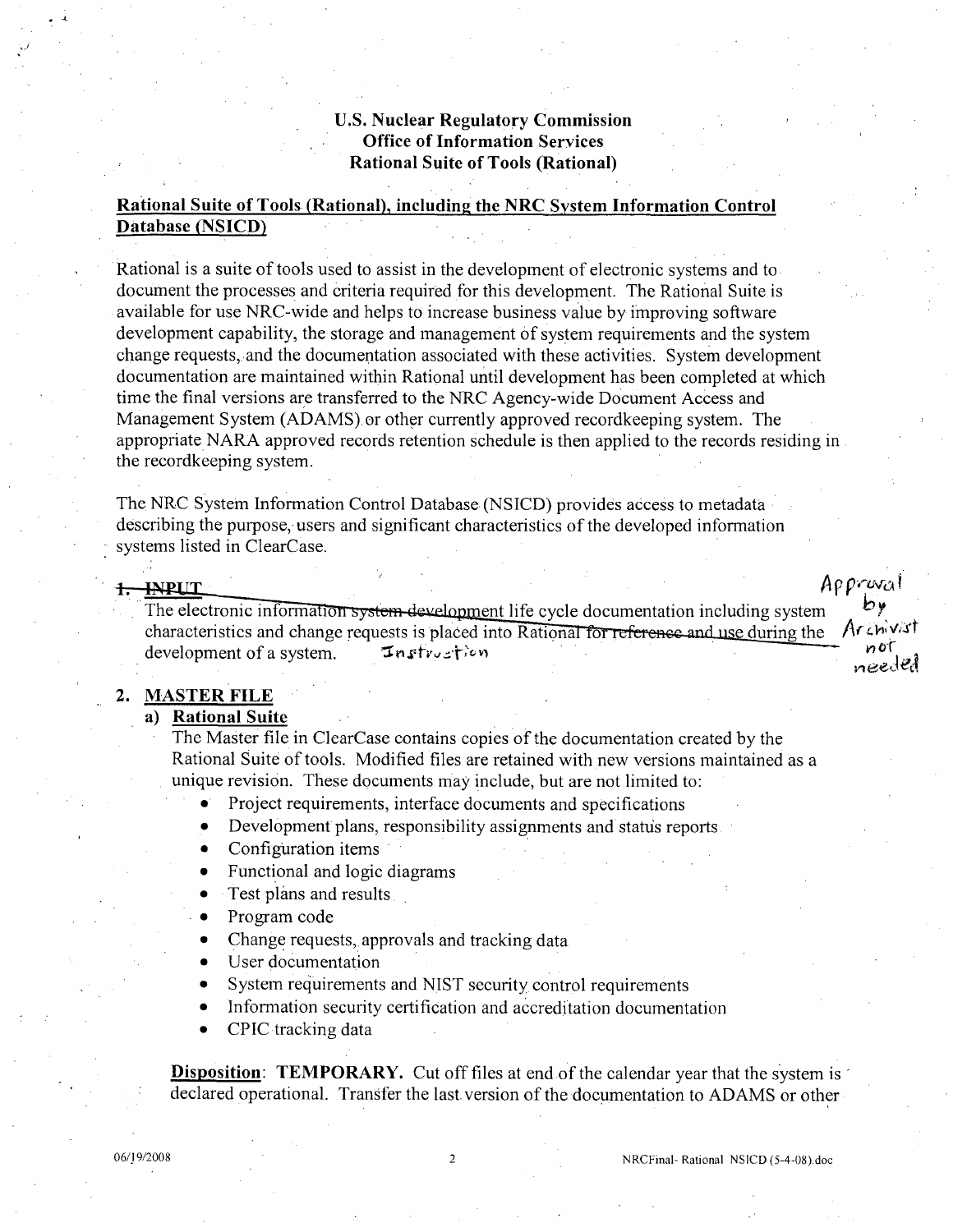currently approved recordkeeping system, as a record and destroy prior versions of these documents.

**NOTE: A** NARA approved records retention schedule is then applied to the records residing in ADAMS or other approved recordkeeping system.

## **b)** NRC System Information Control Database **(NSICD)**

NSICD maintains metadata about the systems in development and use throughout the. Agency. The information screens available through NSICD include:

- **"** Main (System Information)
- **"** Security Information
- **"** Change Request
- **"** Privacy Act Review
- **"** Records Management
- **"** Associated Hardware Assets
- System Software Assets
- **System Documentation and Metadata**
- **9** System Interfaces
- **"** Users **/** Roles
- **"** Notes

Disposition: TEMPORARY. Cut off files at end of the Calendar year that the system is retired. Delete/destroy the NSICD metadata for the retired system(s) one year after cutoff.

#### **3. OUTPUT**

**.** 4

System development documents are available to authorized users from the ClearCase Repositories or Versioned Object Bases (VOBs) for use or-for reference during development. Reports may be printed as required to manage information system development and documentation.

Fa. System development documents before the information system is operational. Approval by<br>Archivist<br>Disposition: TEMPORARY. Retrieve, revise and refile the documentation as not needed **Disposition: TEMPORARY.** Retrieve, revise and refile the documentation as necessary during the system development and testing stages. In twite  $\ddot{r}_{i}$ .

Adhoc Reports created from the Rational Suite or NSICD systems for use.  $\pi$  *Approval*  $\mathbf{b}_y$ 

Disposition: TEMPORARY. Destroy/delete when no longer required for business needed purposes. *GRS 20/* 

#### **4. SYSTEM DOCUMENTATION**

System documentation for the Rational Suite component programs is available and retained in ADAMS or other currently approved record to evidence system. System documentation includes input specifications, codebooks, record layouts, user guides and output<br>specifications and other system guidance.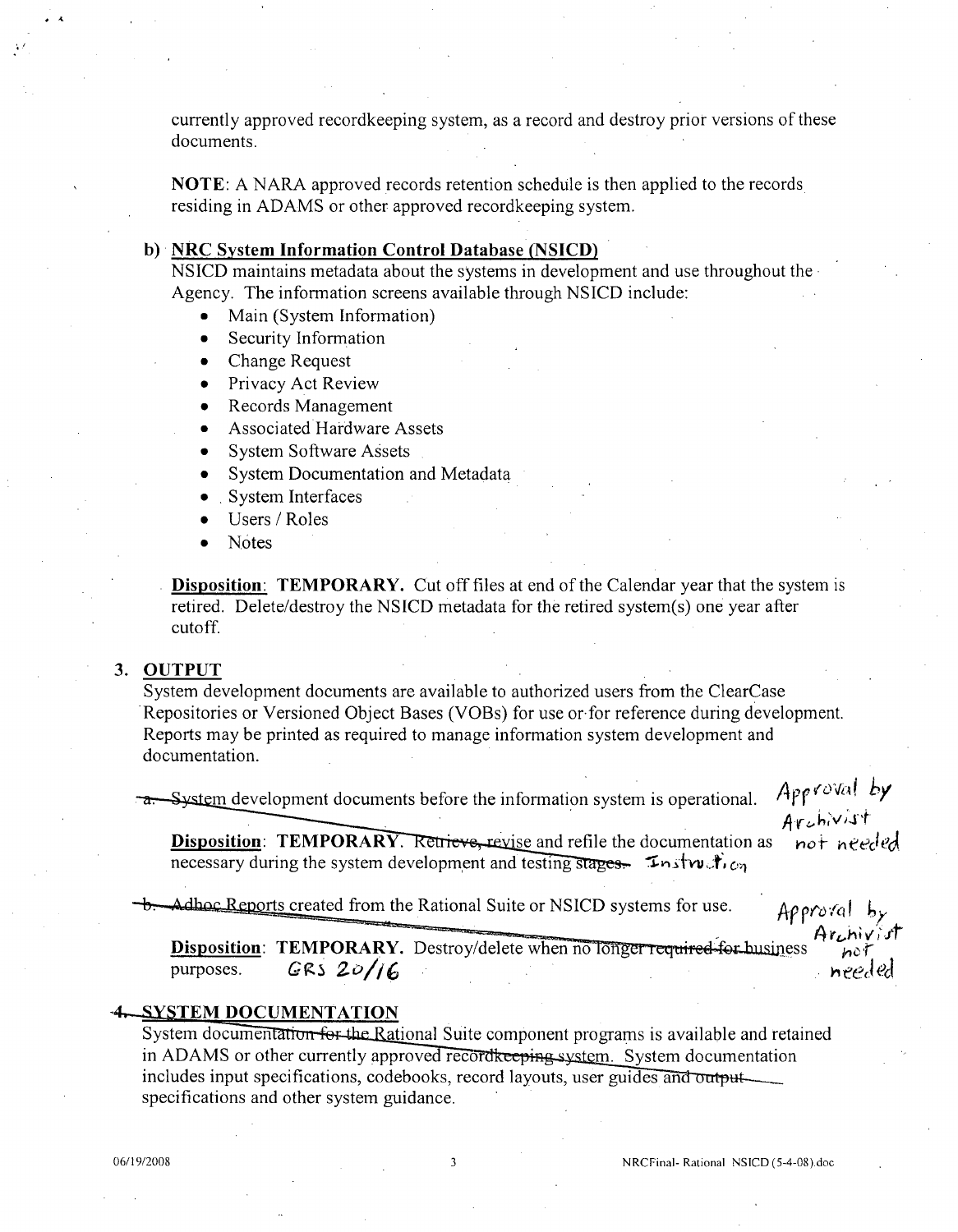**ORARY.** Destroy or delete when superseded or obsolete, or upon *needed* authorized deletion of the Rational system or upon the destruction of the outputs of the authorized deletion of the Rational system or upon the destruction of the outputs of the system if the output is needed to protect legal rights, whichever is latest. [GRS 20, Item 11a] **A**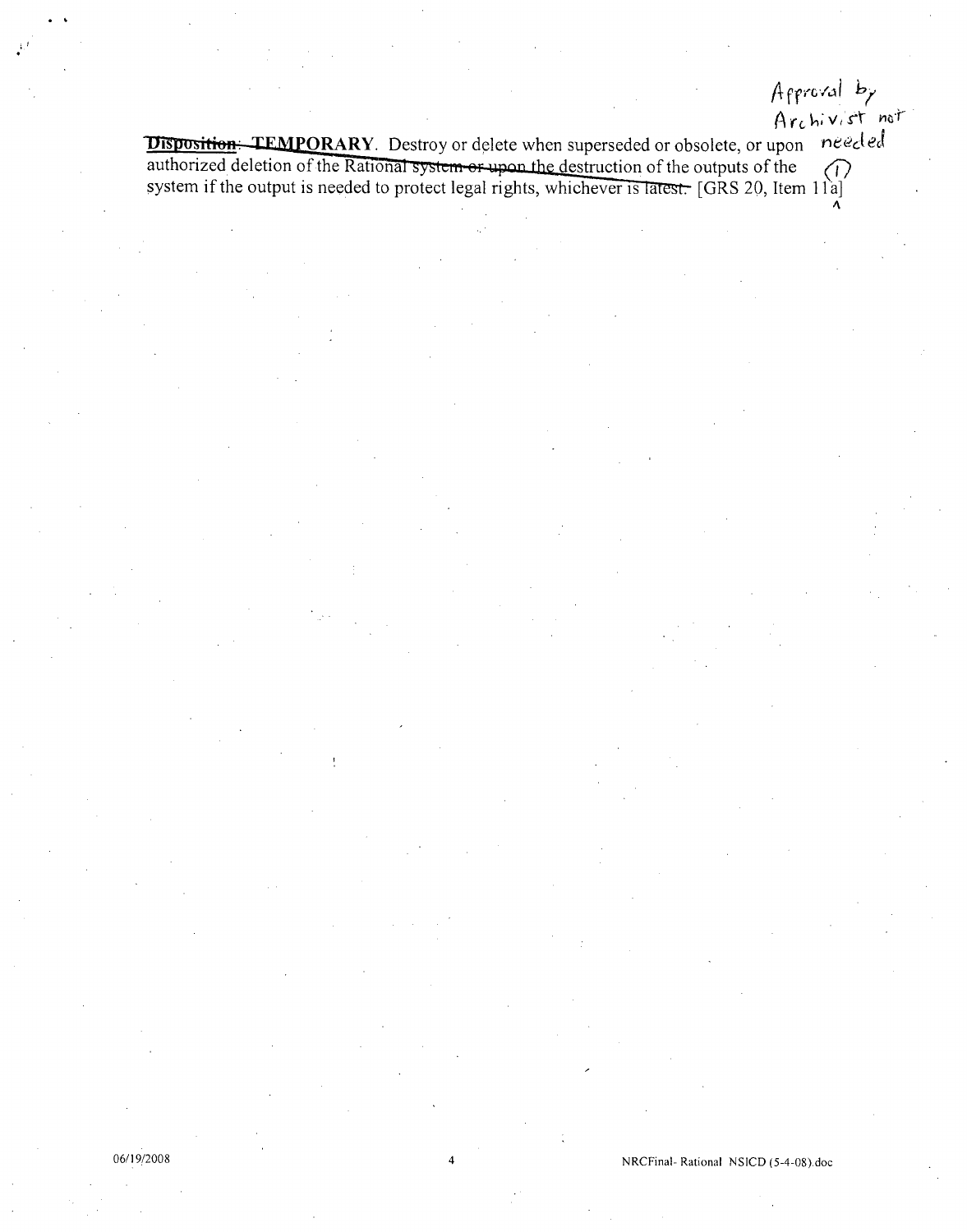#### Background:

The Office of Information Services plans, directs, and oversees the delivery of centralized information technology (IT) infrastructure, applications, and information management (IM) services, and the development and implementation of IT and IM plans, architecture, and policies to support the mission, goals, and priorities of the agency.

The Office of Information Services is responsible for the development of the agency's Information Systems and ensuring that IT security policies related to certification and accreditation, training, and awareness are communicated to agency staff. The Rational Suite supports the NRC system development processes defined in NUREG/BR-0167, "Software Quality Assurance Program and Guidelines". The Rational Suite is Commercial-Off-the-Shelf (COTS) software from IBM.

The NRC uses the following Rational Suite software components:

- Rational Administrator Used to manage the Rational Suite environment, and associations between Rational artifacts such as Test data stores, Requisite Pro projects and Rose models. Rational Administrator supports the developer in the creation and management of a project using Rational, including upgrading project assets.
- **"** Rational ClearCase Provides the centralized repository for information system documentation such as system implementation code, system requirements, IT security documents and other documentation. ClearCase allows users to read, checkout and modify documents contained in Versioned Object Bases (VOBs). Records stored through ClearCase may be modified by authorized users, and these revisions are stored as new versions of the record. Document revision history is available through ClearCase.
- , Rational ClearQuest Provides process automation, status reporting, defect and change tracking, and workflow automation tools that support the software development and testing lifecycle.
- Rational ClearQuest Designer Allows for the creation of database schemas, which interact with MS SQL Server (2000) and interfaces, working in conjunction with ClearQuest and other tools in the Rational Suite. The ClearQuest Designer has been used to create information systems for the Agency, such as NRC System Information Control Database (NSICD), the Capital Planning and Investment Control (CPIC) workflow and the Change Request workflow.
- Rational Requisite Pro (ReqPro) ReqPro is a requirements management tool used by project teams to improve the communication of project goals, enhance collaborative development, and increase requirements traceability. In addition, ReqPro produces use case documentation, which is stored in ClearCase while under development.
- Rational Rose Rose is a flowcharting and graphics modeling tool used in supporting the systems development lifecycle.